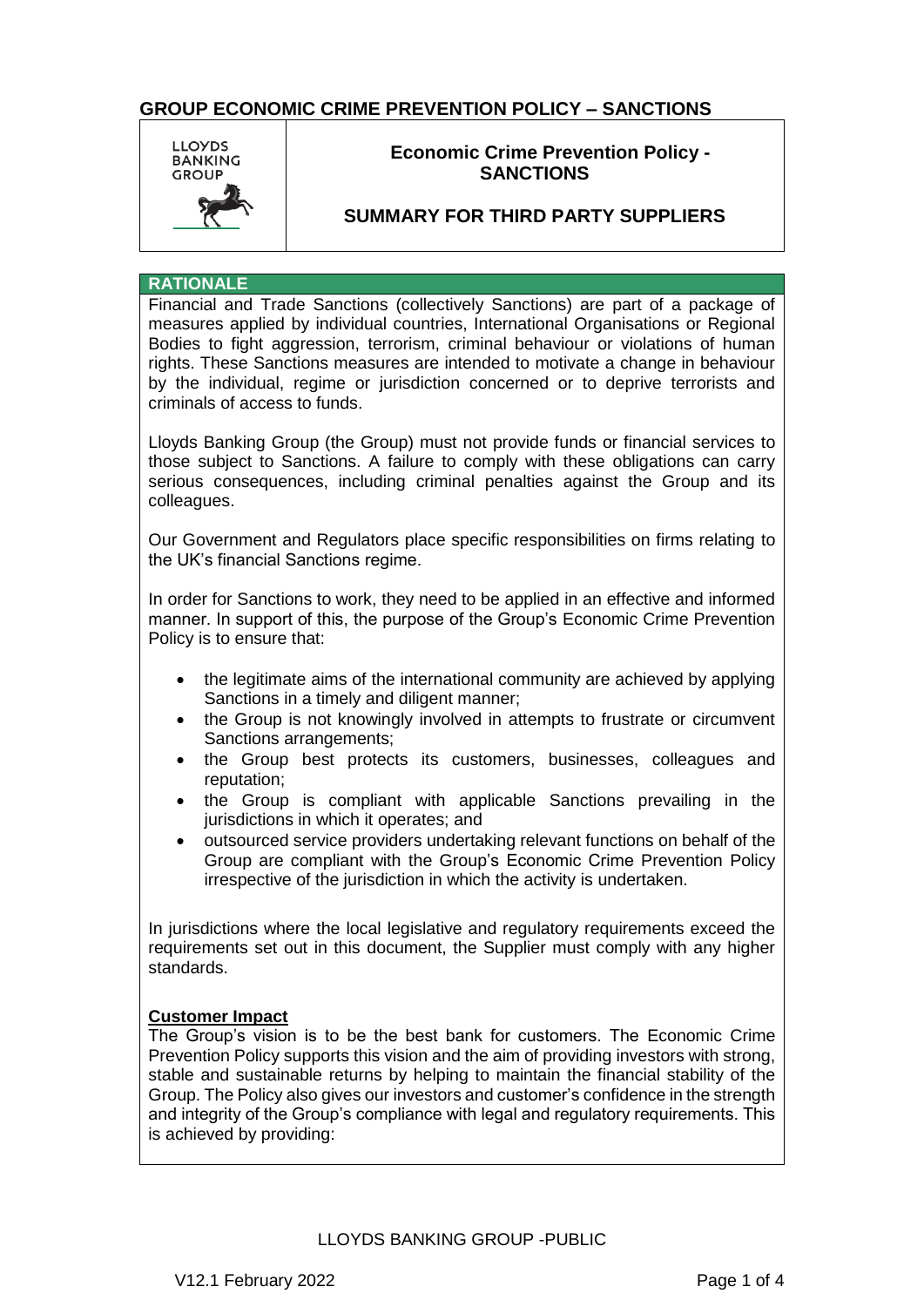- Clarity on the Group's economic crime risk appetite, ensuring the Group (and its customers) comply with Sanctions legislation and regulation;
- Guidance on the risk-based training programme which allows colleagues to articulate clearly to customers the Group's risk appetite; and
- Clear guidance which allows businesses to implement internal processes and controls including appropriate Customer Due Diligence and effective customer and payment screening processes.

### **SCOPE**

Certain external parties supplying services to the Group or performing on the Group's behalf will be expected to comply with the Group's Economic Crime Prevention Policy, where those services form part of the Group's regulated activities.

Typical circumstances that **will** result in this Policy being applicable include but not limited to the following services:

- On-boarding new customers;
- Processing customer transactions;
- Third Party Resource providers;
- Providing the Group's financial products to customers; and
- Providing risk, compliance or audit services to the Group.

### **MANDATORY REQUIREMENTS – GENERAL**

#### **1. Dealing with Prohibited Countries and Geographical Regions**

The Group will not maintain any relationships, process payments to or from, or undertake commercial transactions with entities or individuals based in the countries listed below. This prohibition applies to all transactions and payments in all currencies:

- Syria
- North Korea

In addition to the above, certain restrictions and prohibitions apply when dealing with **Iran, Cuba, the Crimean Peninsula (including Sevastopol) and Russia.**

Therefore, we require in scope suppliers to the Group, to ensure they not deal with any of these countries on behalf of the Group without prior agreement.

Suppliers must ensure that they meet all UK, EU, and UN Sanctions obligations (including the US where applicable).

#### **Due Diligence**

The Supplier must complete risk-based Sanctions due diligence on persons (including individuals and incorporated and unincorporated bodies) who will perform services for or on behalf of the Group which is appropriate and relevant to such services.

In determining whether a person is acting for or on behalf of the Group, the Supplier must consider the nature of the activity being undertaken. As a minimum, an agent, subsidiary or any other person obtaining, retaining or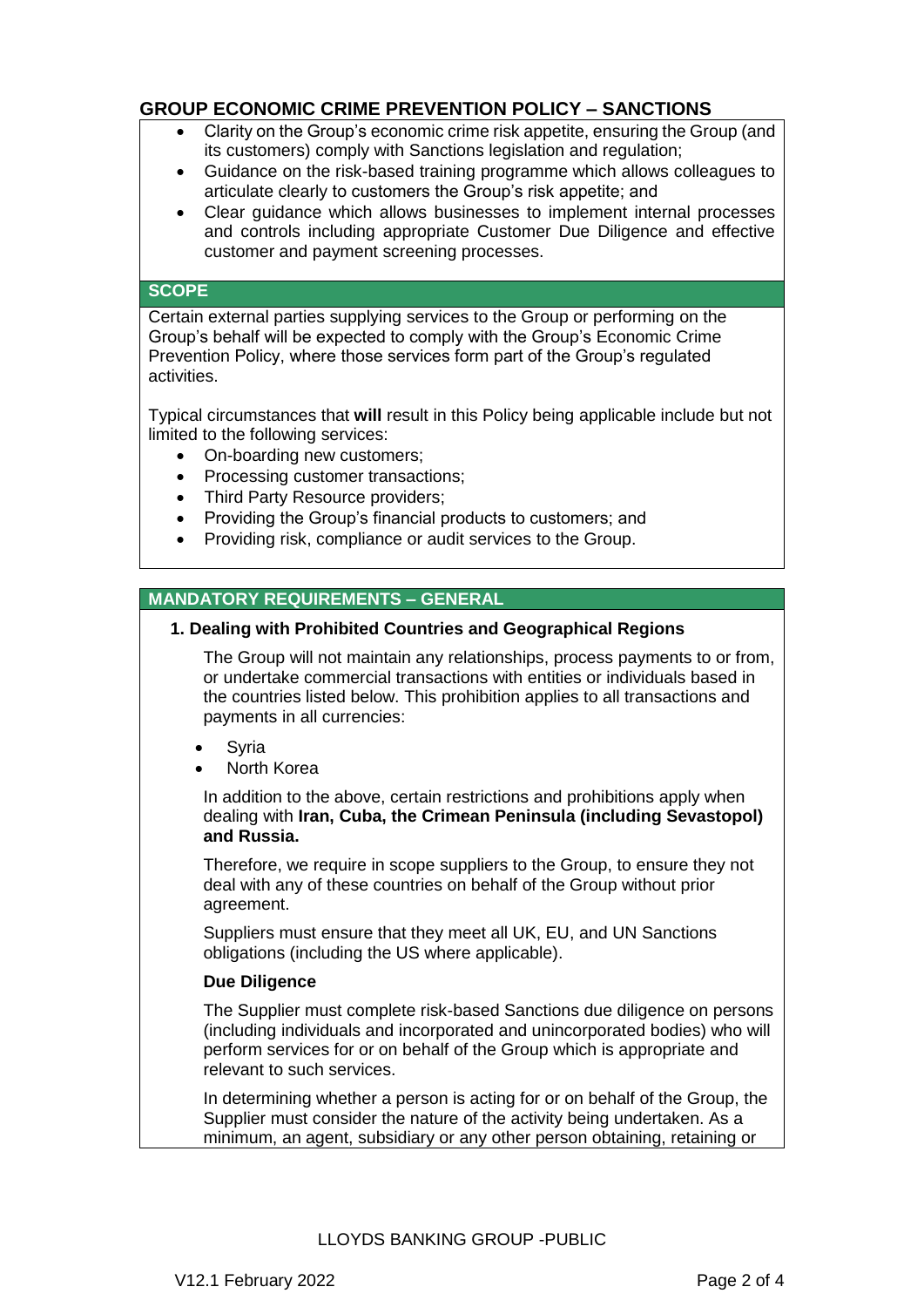conducting business on behalf of the Group must be subject to due diligence.

#### **2. Conduct**

In order to ensure the effective implementation of Sanctions and the traceability of funds connected with the financing of terror, it is essential that the Group is not knowingly involved; in attempts to frustrate or circumvent the Sanctions regime of any country or regional body. Activities which are expressly forbidden, may include but are not limited to:

- Omitting, deleting or altering information in payment messages for the purpose of avoiding detection of that information by other financial institutions in the payment process;
- Using a particular payment messaging system for the purposes of avoiding detection of that information within the Group and/or other financial institutions in the payment chain; and
- Encouraging or providing guidance to customers and suppliers on circumventing any Sanctions prohibitions or restrictions.

| <b>KEY CONTROLS</b>                                                                                                                                           |                                                                                                                                                                                                                                                                                                                    |                                                                               |  |
|---------------------------------------------------------------------------------------------------------------------------------------------------------------|--------------------------------------------------------------------------------------------------------------------------------------------------------------------------------------------------------------------------------------------------------------------------------------------------------------------|-------------------------------------------------------------------------------|--|
| <b>Control Title</b>                                                                                                                                          | <b>Control Description</b>                                                                                                                                                                                                                                                                                         | <b>Frequency</b>                                                              |  |
| The following indicators must be monitored and reported on by the business to<br>evidence operational effectiveness of the mandatory key controls.            |                                                                                                                                                                                                                                                                                                                    |                                                                               |  |
| Ensure that the supplier<br>has a Sanctions Policy<br>or a Statement for<br>managing sanctions<br>which summaries<br>relevant legislative<br>responsibilities | The<br>Supplier's<br><b>Sanctions</b><br>Policy's<br>should document how<br>they comply with UK,<br>EU (if EU company),<br>US Sanctions (if US<br><b>UN</b><br>company)<br>and<br>requirements.<br>If a non-UK company<br>then how they comply<br>with their own country's<br>sanctions<br>requirements, including | Annually                                                                      |  |
|                                                                                                                                                               | the UN restrictions.                                                                                                                                                                                                                                                                                               |                                                                               |  |
| <b>Sanctions Training</b><br><b>Third Party Suppliers</b><br>must ensure that all<br>staff (new and existing                                                  | 1. Sanctions training<br>program in place.<br>Management<br>2.                                                                                                                                                                                                                                                     | 1.<br>Annual review or any<br>changes in appliable<br>regulation/legislation. |  |
| staff) complete<br>Sanctions Training.                                                                                                                        | information:<br>Number of staff<br>expected to<br>complete<br>annual training;<br>Number of staff<br>who have<br>completed<br>annual training;<br>Number of new<br>staff expected<br>to complete                                                                                                                   | 2. Annually                                                                   |  |

#### LLOYDS BANKING GROUP -PUBLIC